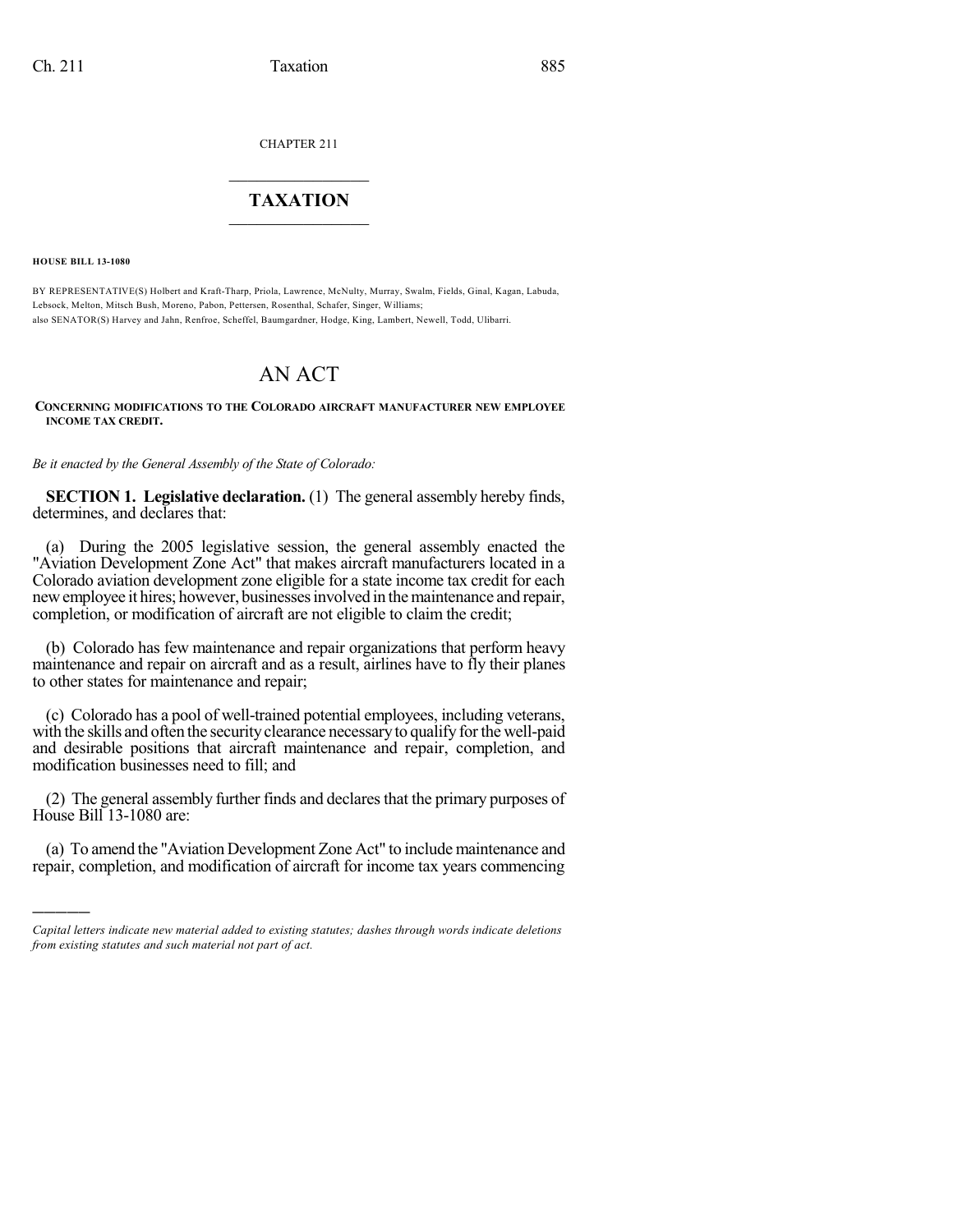886 Taxation Ch. 211

on or after January 1, 2013. The expansion of the existing aviation development zone income tax credit will encourage aviation maintenance and repair, completion, and modification businesses to operate in Colorado, create additional job opportunities, expand the aviation sector, and produce new sources of revenue in Colorado.

(b) To extend the number of years for which any aircraft manufacturer may claim the aviation development zone income tax credit so that all aircraft manufacturers, including aviation maintenance and repair, completion, and modification businesses, will have a full opportunity to claim the credit.

**SECTION 2.** In Colorado Revised Statutes, 39-35-102, **amend** (1) as follows:

**39-35-102. Definitions.** As used in this article, unless the context otherwise requires:

(1) "Aircraft manufacturer" means a business involved in the production of aircraft parts specifically used in the manufacture of aircraft or a business involved in the development of a proof of concept or prototype aircraft, a test and evaluation aircraft, a certification aircraft, or a production aircraft. FOR INCOME TAX YEARS COMMENCING BEFORE JANUARY 1, 2013, "aircraft manufacturer" shall not include EXCLUDES a business or any portion of a business that is involved in the maintenance of aircraft. FOR INCOME TAX YEARS COMMENCING ON OR AFTER JANUARY 1, 2013, "AIRCRAFT MANUFACTURER" INCLUDES A BUSINESS OR ANY PORTION OF A BUSINESS THAT IS INVOLVED IN THE MAINTENANCE AND REPAIR, COMPLETION, OR MODIFICATION OF AIRCRAFT.

**SECTION 3.** In Colorado Revised Statutes, 39-35-104, **amend** (1) as follows:

**39-35-104. Aircraft manufacturer - credit for new employees.** (1) For any income tax year commencing on or after January 1, 2006, but before January 1, 2017 JANUARY 1, 2023, any aircraft manufacturer that is located in an aviation development zone in the state, that employs at least ten full-time employees within the zone, and that hires one ormore newemployees during the income tax yearshall be allowed a credit against the income tax imposed by article 22 of this title in an amount equal to one thousand two hundred dollars for each new employee who is working within the zone, prorated according to the number of months the new employee was employed by the aircraft manufacturer during the income tax year.

**SECTION 4.** In Colorado Revised Statutes, **amend** 39-35-106 as follows:

**39-35-106. Repeal of article.** This article isrepealed, effective January 1, 2018 JANUARY 1, 2024, unless it is continued or reestablished by the general assembly acting by bill prior to said date.

**SECTION 5. Act subject to petition - effective date.** This act takes effect at 12:01 a.m. on the day following the expiration of the ninety-day period after final adjournment of the general assembly (August 7, 2013, if adjournmentsine die is on May 8, 2013); except that, if a referendum petition is filed pursuant to section 1 (3)